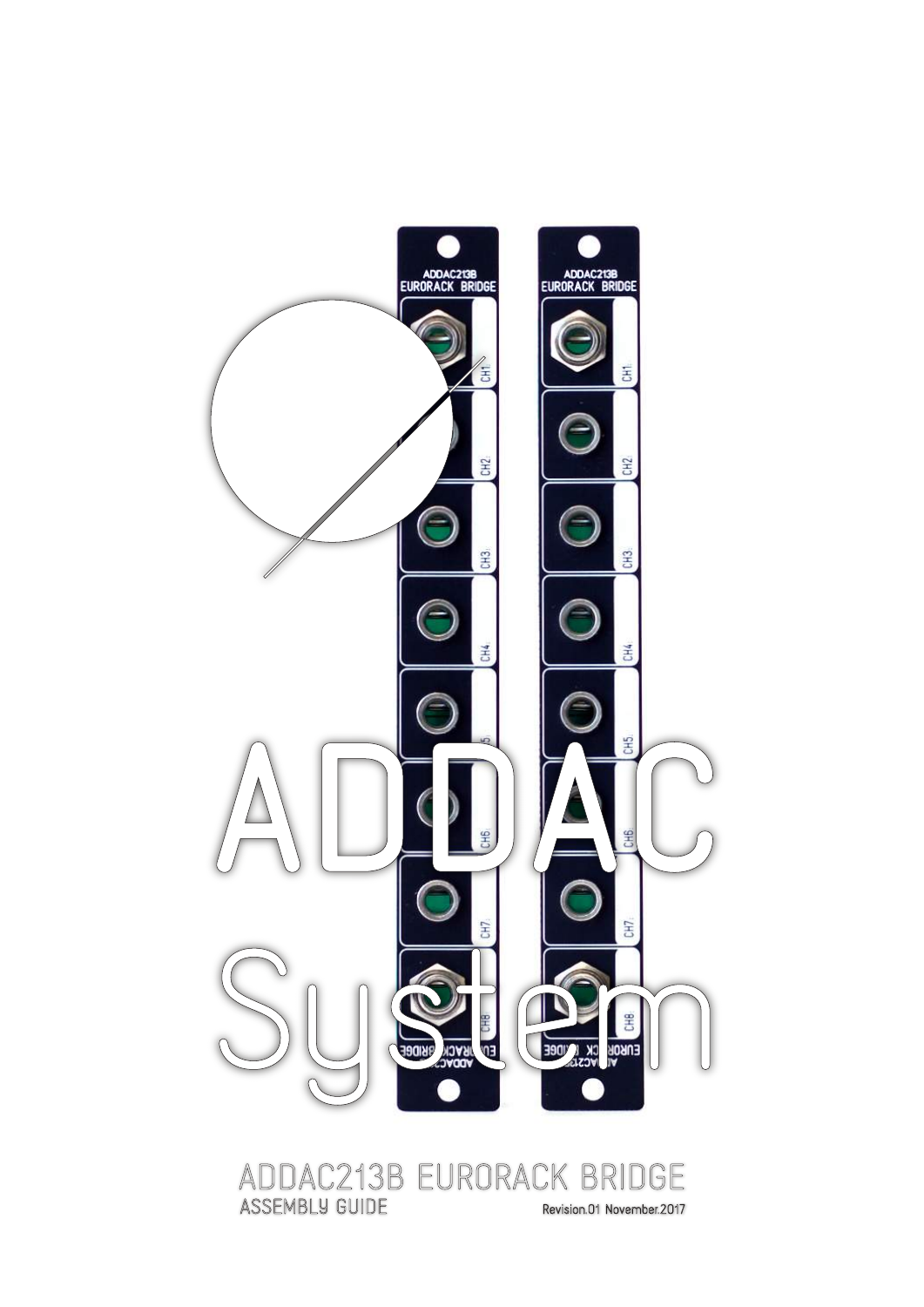## **ADDAC** System

### ADDAC213B Assembly Guide

November.2017

This Kit includes 2 modules, they are exactly the same.

Parts included in the kit: 2x Front Panel 2x Pcb 4x Threaded Jacks 12x Non-threaded Jacks 4x Jack nuts 2x 2x5 IDC Connector 4x M3 fiber washer 4x M3 screws 2x 12 pin Ribbon cable

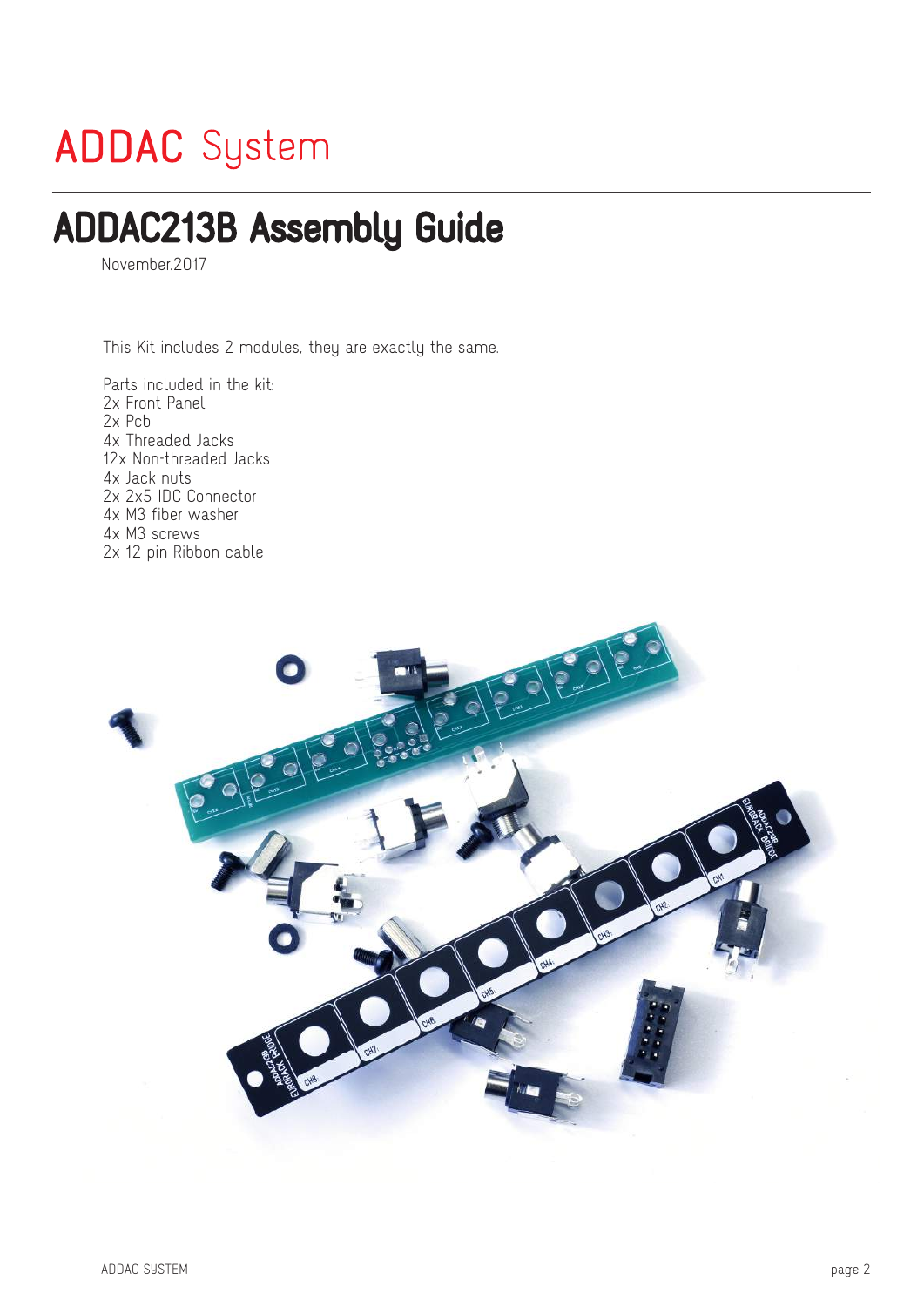The guide will demonstrate how to assemble one module repeat for the second one.

STEP 1:

Locate pcb and place the 2x5 IDC boxed header, notice the orientation of the header below. After placing proceed to solder it's pins.



STEP 2: After soldering the pins cut trim their excess as close to the pcb as possible.



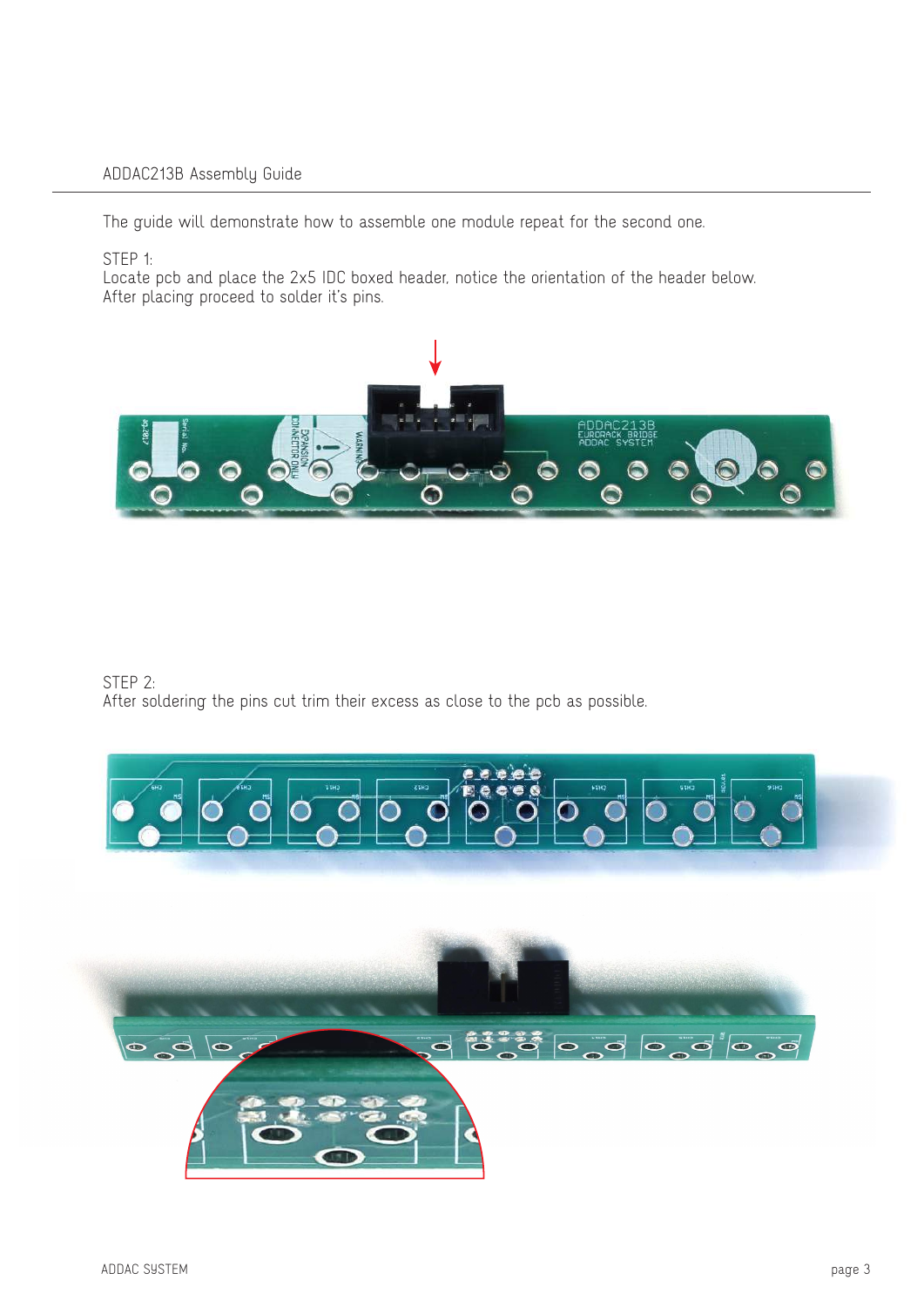STEP 3:

Locate the jacks and cut the smallest legs like shown below.



We'll now populate all front panel parts:

### DO NOT SOLDER ANY PART UNTIL THE LAST STEP!

STEP 4: Next we'll place the threaded jacks on both ends.

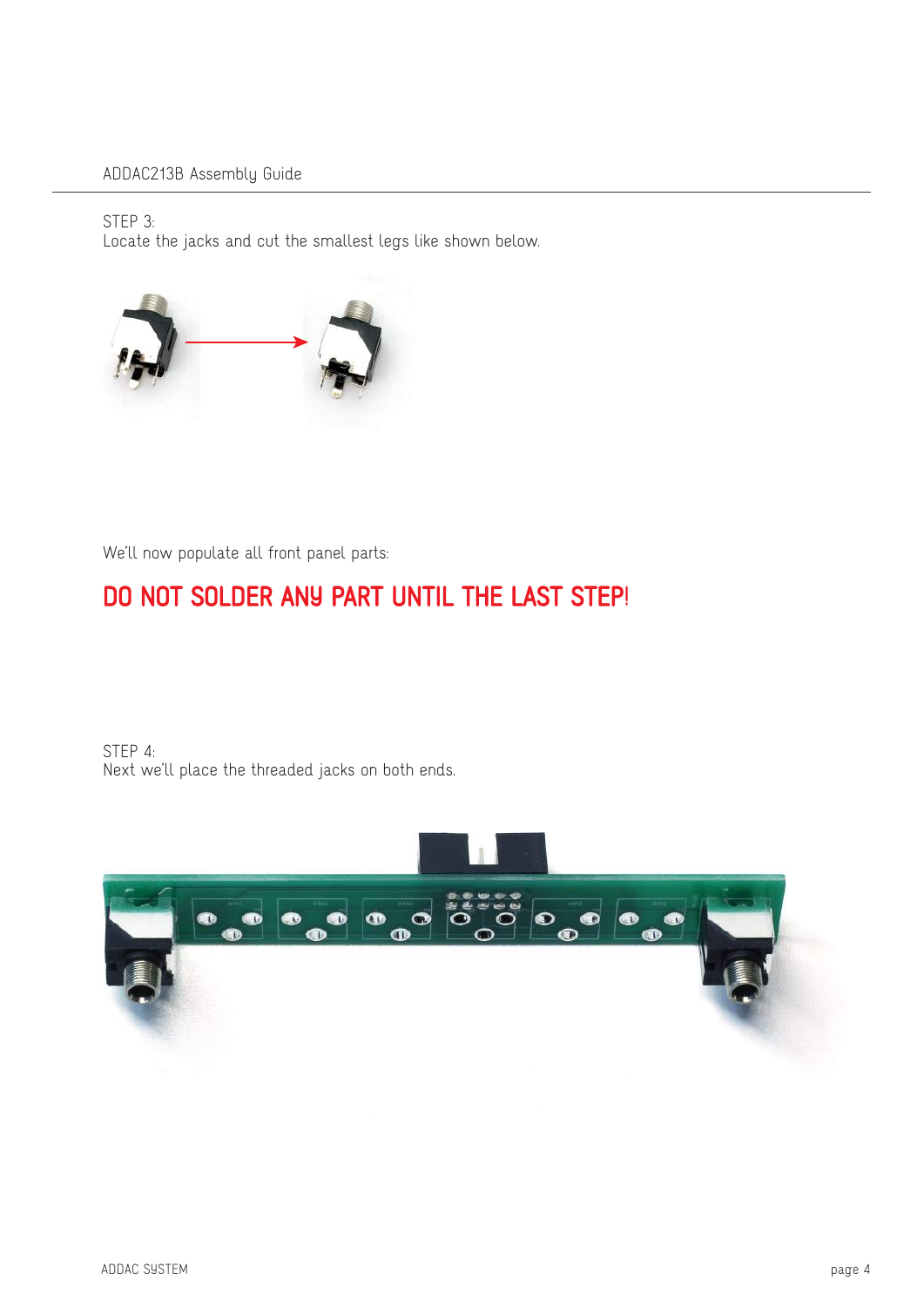STEP 5:

Next we'll need to trim one jack to fit under the IDC header, first cut the 2 metal housing bits and then cut trim 2 of the jacks legs





STEP 6: After trimming place the jack in the pcb.



STEP 7: Proceed by placing the remaining non-threaded jacks.

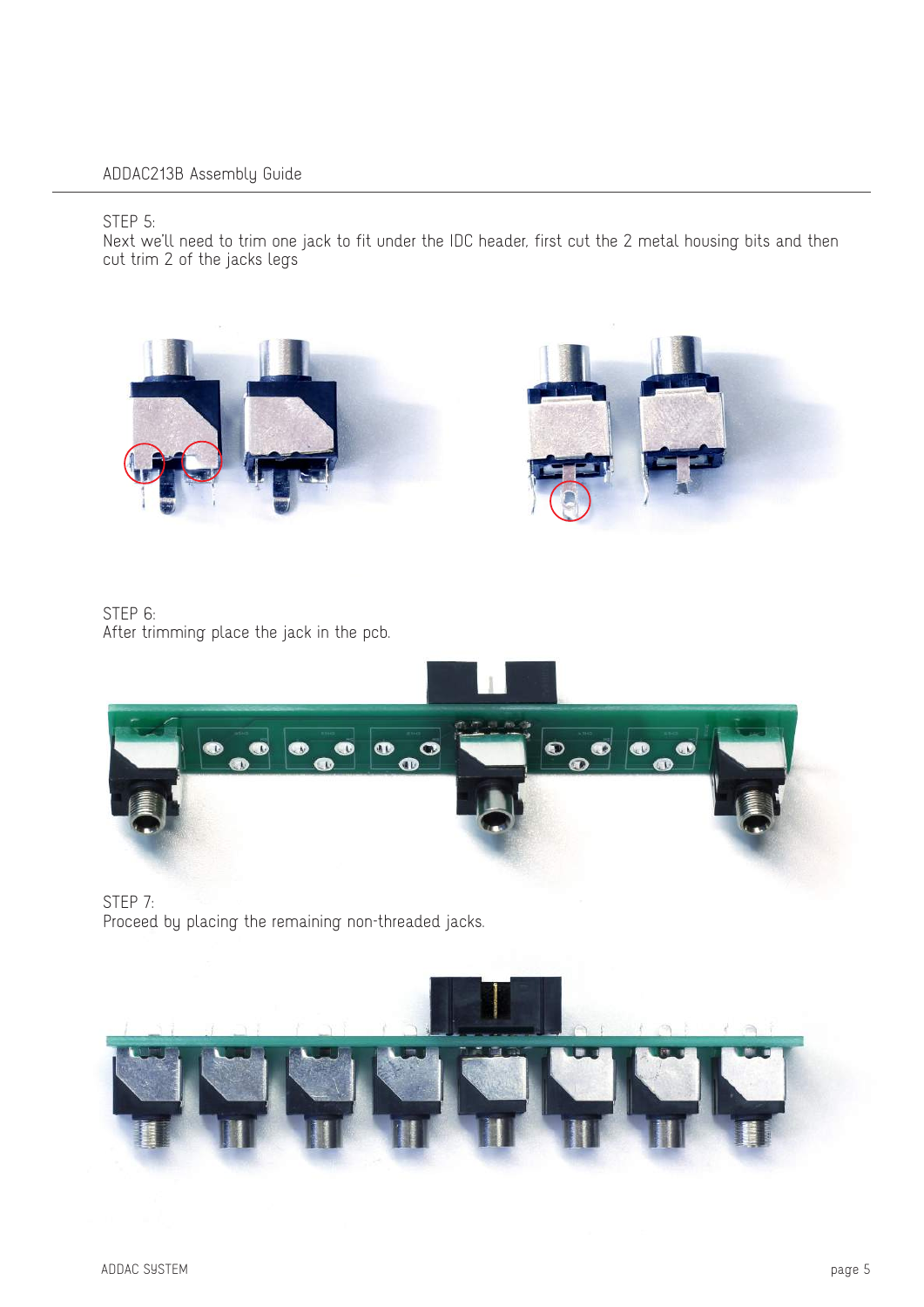#### STEP 8:

Add the frontpanel and tighten the nuts of the threaded jacks.



STEP 9: Finally solder all other pads.



Congratulations, you're all done!